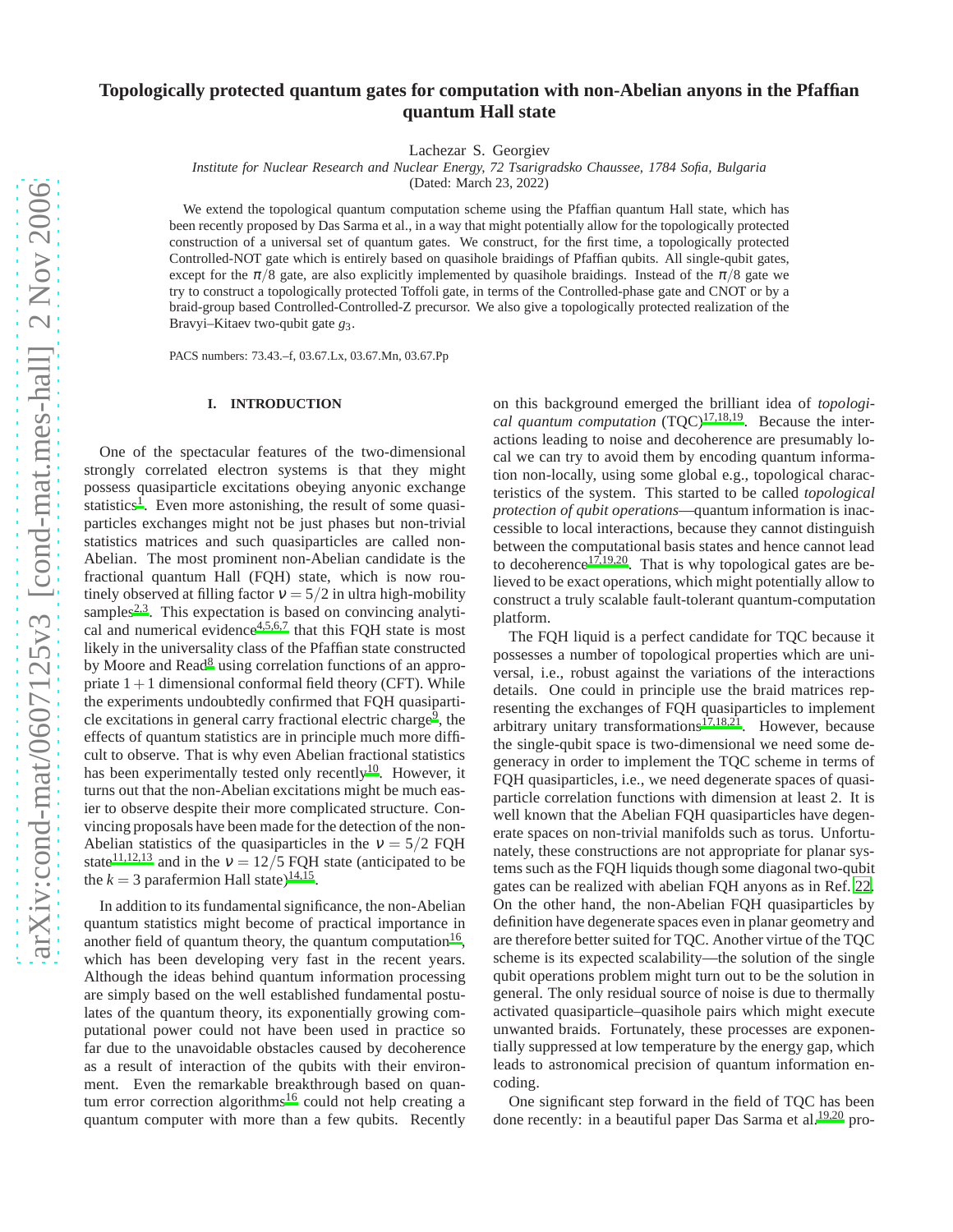posed to use the expected non-Abelian statistics of the quasiparticles in the Pfaffian FQH state to construct an elementary qubit and execute a logical NOT gate on it that could serve as a base for TQC. The construction of the NOT gate is a fairly important issue in the field of quantum computation because it underlies the qubit initialization procedure as well as the construction of the single-qubit gates and the Controlled-NOT (CNOT) gate.

The FQH state at  $v = 5/2$  has one serious advantage compared to the other candidates for TQC—it is the most stable state, i.e., the one with the highest bulk energy gap, among all FQH states in which non-Abelian quasiparticle statistics is expected to be realized. On the other hand, one big disadvantage of this state is that the quasiparticles braiding matrices cannot be used alone for universal quantum computation because the braid group representation over the Ising model correlation functions is finite<sup>[19](#page-4-18)[,23](#page-4-22)[,24](#page-4-23)</sup>. This has to be compared with the FQH state observed at  $v = 12/5^{2,3}$  $v = 12/5^{2,3}$  $v = 12/5^{2,3}$  $v = 12/5^{2,3}$  $v = 12/5^{2,3}$ , whose braid matrices are expected to be universal, but whose energy gap is an order of magnitude lower than that of the  $v = 5/2$  one. The motivation for this paper is to demonstrate that it might be possible to find a complete set of topologically protected quantum gates in the Pfaffian state, though not all of them would be realizable simply in terms of braidings. More precisely, we explicitly construct by braiding the single-qubit Hadamard gate *H*, phase gate *S*, and the two-qubit CNOT gate, which generate a Clifford group playing a central role in the error correction  $codes^{25}$  $codes^{25}$  $codes^{25}$ . In addition we propose a candidate for a topologically protected three-qubit Toffoli gate realized in terms of the two-qubit Controlled-*S* gate and CNOT or by a Controlled-Controlled-Z gate precursor realized by braiding. This combination of gates is known to be sufficient for universal quantum computation<sup>[16](#page-4-15)</sup>.

### **II. ONE-QUBIT GATES FOR PFAFFIAN QUBITS**

The Pfaffian qubit is constructed in terms of the wave func-tions for the excitations containing 4 quasiholes<sup>[19](#page-4-18)[,20](#page-4-19)</sup>. For fixed positions of the quasiholes there are two independent functions forming the computational basis, which can be conve-niently written as<sup>[26](#page-4-25)</sup>

<span id="page-1-0"></span>
$$
|0\rangle, |1\rangle \Leftrightarrow \Psi_{4qh}^{(0,1)} = \frac{(\eta_{13}\eta_{24})^{\frac{1}{4}}}{\sqrt{1 \pm \sqrt{x}}} \left(\Psi_{(13)(24)} \pm \sqrt{x}\Psi_{(14)(23)}\right) (1)
$$

where  $\eta_1, \ldots, \eta_4$  are the quasiholes positions, *x* is a CFT in-variant crossratio<sup>[27](#page-4-26)</sup>

<span id="page-1-1"></span>
$$
x = \frac{\eta_{14}\eta_{23}}{\eta_{13}\eta_{24}}, \text{ and } \eta_{ab} = \eta_a - \eta_b.
$$
 (2)

The explicit form of the functions  $\Psi_{(ab)(cd)}$ , which are computed as Pfaffians, will not be needed here, we shall only use that they are single-valued in the positions of the quasiholes<sup>[26](#page-4-25)[,28](#page-4-27)</sup>. A convenient way to fix the positions of the qua[s](#page-4-18)iholes is to localize them on antidots<sup>19</sup>. The readout of the qubit state could be efficiently done by measuring the interference pattern of the longitudinal conductance in an electronic Mach–Zehnder interferometer<sup>[19](#page-4-18)[,20](#page-4-19)[,29](#page-4-28)</sup>.

The basic idea of the TQC scheme of Ref. [19](#page-4-18) is that the single-qubit gates can be realized in terms of the twodimensional exchange matrices of 4 quasiholes, defined here in the basis [\(1\)](#page-1-0). In order to obtain the exchange matrix  $R_{a}^{(4)}$ *a*,*a*+1 we first exchange the coordinates  $\eta_a \leftrightarrow \eta_{a+1}$  in counterclockwise direction, which changes the crossratio [\(2\)](#page-1-1) in a tractable way<sup>[23](#page-4-22)</sup>, and then use the analytic properties of the wave functions [\(1\)](#page-1-0) to extract  $R_{a}^{(4)}$  $\binom{4}{a}$ ,  $a+1$ . Thus we find the ele-mentary braid matrices<sup>[23](#page-4-22)</sup> in the basis  $(1)$ 

<span id="page-1-2"></span>
$$
R_{12}^{(4)} = R_{34}^{(4)} = \begin{pmatrix} 1 & 0 \\ 0 & i \end{pmatrix}, \quad R_{23}^{(4)} = \frac{e^{i\frac{\pi}{4}}}{\sqrt{2}} \begin{pmatrix} 1 & -i \\ -i & 1 \end{pmatrix}, \quad (3)
$$

which together with their inverses, generate the entire representation of the braid group  $\mathcal{B}_4$ . The generators  $B_i$ ,  $i =$ 1,...,*n*−1, of the braid group  $\mathcal{B}_n$  satisfy in general the Artin relations<sup>[30](#page-5-0)</sup>

<span id="page-1-5"></span>
$$
B_i B_j = B_j B_i, \quad \text{for} \quad |i - j| \ge 2
$$
  

$$
B_i B_{i+1} B_i = B_{i+1} B_i B_{i+1}, \quad \text{with} \quad B_i = R_{i,i+1} \in \mathcal{B}_n. \tag{4}
$$

In our case of planar geometry the exchange matrices  $B_i =$  $R_{i,i}^{(n)}$  $\binom{n}{i,i+1}$  should satisfy one more relation<sup>[30](#page-5-0)</sup>

 $B_1B_2\cdots B_{n-2}B_{n-1}^2B_{n-2}\cdots B_2B_1=\mathbb{I},$ 

as is appropriate for the representation of the braid group on the sphere. Because this is satisfied in the Pfaffian TQC scheme only up to a phase factor, the representations of the braid groups are generically projective<sup>[30](#page-5-0)</sup>.

In other words, everything which can be obtained as a result of quasiparticle exchanges could be expressed in terms of the elementary exchange matrices [\(3\)](#page-1-2). For example, skipping throughout ov[e](#page-4-15)rall phases, the Hadamard gate<sup>16</sup> can be executed by 3 elementary braids (skipping the superscript "(4)" of *R*)

<span id="page-1-4"></span>
$$
H \simeq R_{13}R_{12}^2 = R_{12}^{-1}R_{23}R_{12}^{-1} \simeq \frac{1}{\sqrt{2}} \begin{pmatrix} 1 & 1\\ 1 & -1 \end{pmatrix}
$$
 (5)

and its braid diagram in terms of the elementary exchanges is shown on Fig. [1.](#page-1-3) Similarly, the Pauli *X* gate, first implemented



<span id="page-1-3"></span>FIG. 1: Braiding diagram for the Hadamard gate [\(5\)](#page-1-4) and its symbol (on the right) in standard quantum-computation notation.

in Ref. [19,](#page-4-18) and the phase gate<sup>[16](#page-4-15)</sup> *S* are expressed as

$$
X = R_{23}^2 = \begin{pmatrix} 0 & 1 \\ 1 & 0 \end{pmatrix}, \quad S = R_{12} = R_{34} = \begin{pmatrix} 1 & 0 \\ 0 & i \end{pmatrix}
$$

and their braid diagrams are shown on Figs. [2](#page-2-0) and [3,](#page-2-1) re-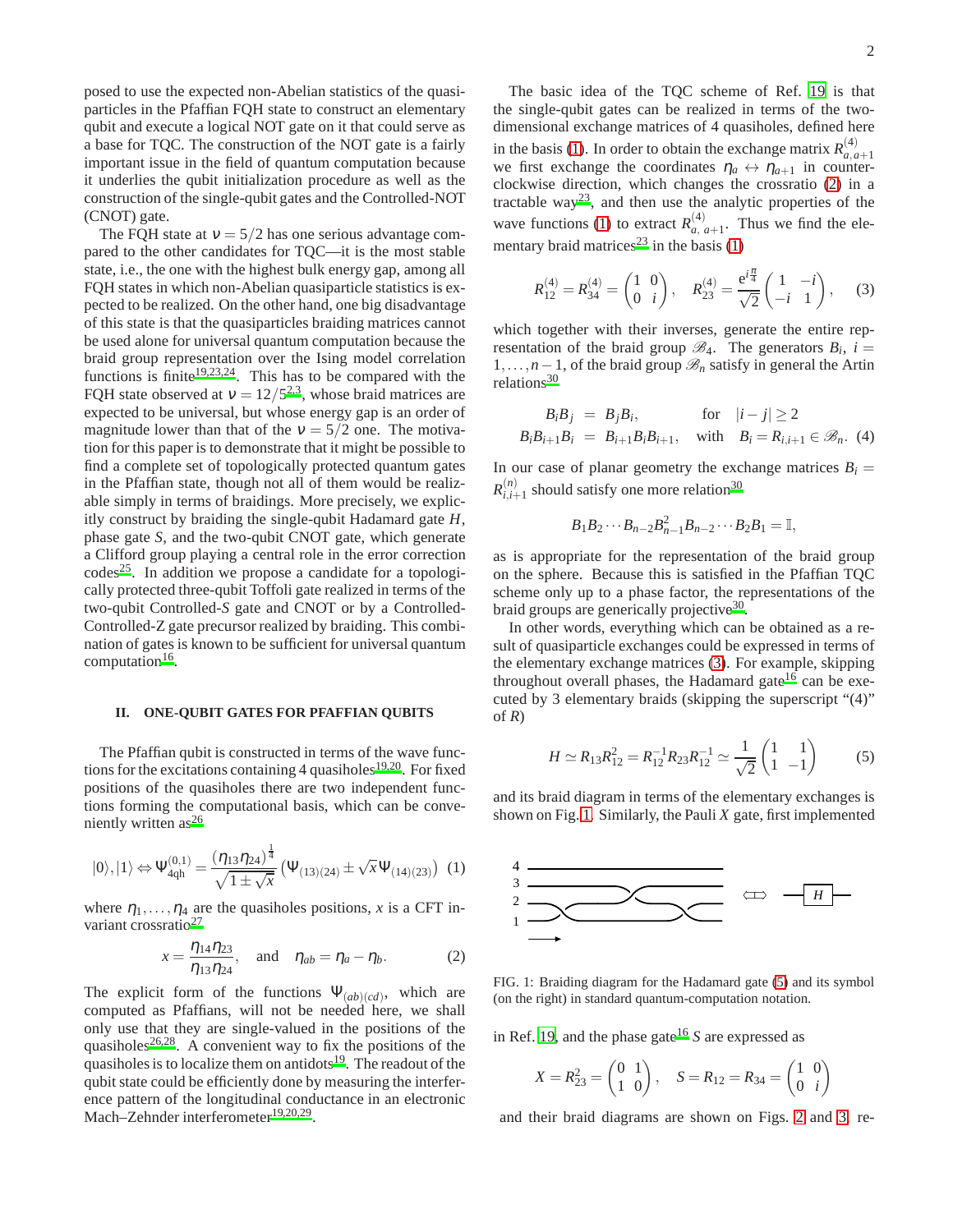

<span id="page-2-0"></span>FIG. 2: Braiding diagram for the Pauli *X* gate.



<span id="page-2-1"></span>FIG. 3: Braiding diagram for the phase gate *S*

spectively. Notice that  $S^2 = Z$ , where *Z* is Pauli *Z* gate, as it should be<sup>[16](#page-4-15)</sup>. The last remaining single-qubit gate, the  $\pi/8$ gate  $T = diag(1, e^{i\pi/4})$ , which is necessary for approximating arbitrary single-qubit gate, cannot be realized by exact braidings because det  $T = e^{i\pi/4}$ , while det  $R_{a, a+1}^{(4)} = i$ . Instead, we will try to construct later the Toffoli gate<sup>[16](#page-4-15)</sup>.

# **III. TWO-QUBIT GATES: CONTROLLED-NOT**

It is natural to use 6 quasiholes, as shown on Fig. [4,](#page-2-2) to construct two-qubit gates, because the 6-quasiholes wave functions form a 4-dimensional space (in general the dimension of the space of wave functions with 2*n* quasiholes with fixed positions<sup>[26](#page-4-25)</sup> is  $2^{n-1}$ ). For the selected class of the controlled two-qubit operations<sup>[16](#page-4-15)</sup> the first two quasiholes determine the state of the control qubit while the last two form the target qubit. Just like with 4 quasiholes the state of a qubit is



<span id="page-2-2"></span>FIG. 4: Two qubits, realized by quasiholes with coordinates  $(\eta_1, \eta_2, \eta_3, \eta_4)$  and  $(\eta_3, \eta_4, \eta_5, \eta_6)$ . The state of qubit 1 is determined by the quasiholes with positions  $(\eta_1, \eta_2)$ , while the state of qubit 2 by  $(\eta_5, \eta_6)$  and that is why these two groups are shaded.

 $|0\rangle \leftrightarrow \sigma_+ \sigma_+$  if the two quasiholes fuse to the unit operator, or  $|1\rangle \leftrightarrow \sigma_+ \sigma_-$  if they fuse to form a Majorana fermion<sup>[19](#page-4-18)</sup>. Here we use that the neutral part of the quasihole is represented by the chiral spin field  $\sigma_{\pm}$  of the Ising model, with CFT dimension 1/16, and the subscript  $\pm$  denotes its fermion parity<sup>[23](#page-4-22)[,28](#page-4-27)</sup>. Thus we may define the two-qubit basis by

<span id="page-2-3"></span>
$$
|00\rangle \equiv \langle \sigma_{+}\sigma_{+}\sigma_{+}\sigma_{+}\sigma_{+}\sigma_{+}\rangle, \ \ |01\rangle \equiv \langle \sigma_{+}\sigma_{+}\sigma_{+}\sigma_{-}\sigma_{+}\sigma_{-}\rangle |10\rangle \equiv \langle \sigma_{+}\sigma_{-}\sigma_{+}\sigma_{-}\sigma_{+}\sigma_{+}\rangle, \ \ |11\rangle \equiv \langle \sigma_{+}\sigma_{-}\sigma_{+}\sigma_{+}\sigma_{+}\sigma_{-}\rangle.
$$

which is convenient since if we fuse the first two quasiholes this would project to the second qubit, while if we fuse the last two quasiholes we project to the first qubit  $2^3$ , i.e.,

<span id="page-2-4"></span>
$$
|\alpha\beta\rangle \underset{\eta_1 \to \eta_2}{\to} |\beta\rangle, \quad |\alpha\beta\rangle \underset{\eta_5 \to \eta_6}{\to} |\alpha\rangle. \tag{7}
$$

Then the state of the third and the fourth quasiholes are fixed by the conservation of the fermion parity, i.e., if *e<sup>i</sup>* is the parity of  $\sigma_{e_i}$  then  $e_3e_4 = e_1e_2e_5e_6^{23}$  $e_3e_4 = e_1e_2e_5e_6^{23}$  $e_3e_4 = e_1e_2e_5e_6^{23}$ . Thus we have only 4 independent states in the space of 6-quasiholes with fixed positions, which correspond to Eq. [\(6\)](#page-2-3).

Using the two-qubit states definition [\(6\)](#page-2-3) and the projection [\(7\)](#page-2-4) it is easy to find the exchange matrices for 6 quasiholes from those for 4 quasiholes. For example, to obtain  $R_{12}$ , we may first fuse the last two quasiholes  $\eta_5 \rightarrow \eta_6$  and then identify this braid matrix with the tensor product  $R_{12}^{(6)} = R_{12}^{(4)} \otimes \mathbb{I}_2$ , where  $\mathbb{I}_2$  is the two-dimensional unit matrix and the superscript of *R* shows the number of quasiholes. Thus the elementary 6-quasiholes braid matrices are $^{23}$  $^{23}$  $^{23}$ 

<span id="page-2-5"></span>
$$
R_{12}^{(6)} = \begin{pmatrix} 1 & 0 & 0 & 0 \\ 0 & 1 & 0 & 0 \\ 0 & 0 & i & 0 \\ 0 & 0 & 0 & i \end{pmatrix}, R_{23}^{(6)} = \frac{e^{i\frac{\pi}{4}}}{\sqrt{2}} \begin{pmatrix} 1 & 0 & -i & 0 \\ 0 & 1 & 0 & -i \\ -i & 0 & 1 & 0 \\ 0 & -i & 0 & 1 \end{pmatrix}
$$
 (8)  

$$
R_{34}^{(6)} = \begin{pmatrix} 1 & 0 & 0 & 0 \\ 0 & i & 0 & 0 \\ 0 & 0 & i & 0 \\ 0 & 0 & 0 & 1 \end{pmatrix}, R_{45}^{(6)} = \frac{e^{i\frac{\pi}{4}}}{\sqrt{2}} \begin{pmatrix} 1 & -i & 0 & 0 \\ -i & 1 & 0 & 0 \\ 0 & 0 & 1 & -i \\ 0 & 0 & -i & 1 \end{pmatrix}
$$
 (9)  

$$
R_{56}^{(6)} = \begin{pmatrix} 1 & 0 & 0 & 0 \\ 0 & i & 0 & 0 \\ 0 & 0 & 1 & 0 \\ 0 & 0 & 0 & i \end{pmatrix}.
$$
 (10)

It is not difficult to check that the exchange matrices [\(8\)](#page-2-5), [\(9\)](#page-2-5) and [\(10\)](#page-2-5) satisfy the Artin relations [\(4\)](#page-1-5) for the braid group  $\mathcal{B}_6$ .

One of the main advantages of our two-qubit construction [\(6\)](#page-2-3), shown on Fig. [4,](#page-2-2) is that it is straight forward to execute various two-qubit gates by braiding. For example, using the explicit braid matrices from Eqs. [\(8\)](#page-2-5), [\(9\)](#page-2-5) and [\(10\)](#page-2-5), it is easily verified that the CNOT gate can be implemented, in the basis [\(6\)](#page-2-3), by

<span id="page-2-6"></span>
$$
CNOT = R_{34}^{-1}R_{45}R_{34}R_{12}R_{56}R_{45}R_{34}^{-1} = \begin{pmatrix} 1 & 0 & 0 & 0 \\ 0 & 1 & 0 & 0 \\ 0 & 0 & 0 & 1 \\ 0 & 0 & 1 & 0 \end{pmatrix}, (11)
$$

whose braid diagram is shown on Fig. [5.](#page-3-0) An equivalent realization would be

$$
CNOT = R_{56}R_{45}R_{56}^{-1}R_{34}^{-1}R_{12}R_{45}R_{56}
$$

giving precisely the same result as in Eq. [\(11\)](#page-2-6). It is quite remarkable that the CNOT gate can be implemented entirely in terms of 6-quasiholes braidings which certainly guarantees its exactness and topological protection. The best achievement in this direction so far has been the proposed realization<sup>[20](#page-4-19)</sup> of a Controlled-Z gate<sup>[31](#page-5-1)</sup> precursor by taking  $(\eta_5, \eta_6)$  around  $\eta_1$ , which corresponds in our approach to  $R_{15}^2 R_{16}^2 \simeq R_{56}^2$ , i.e.,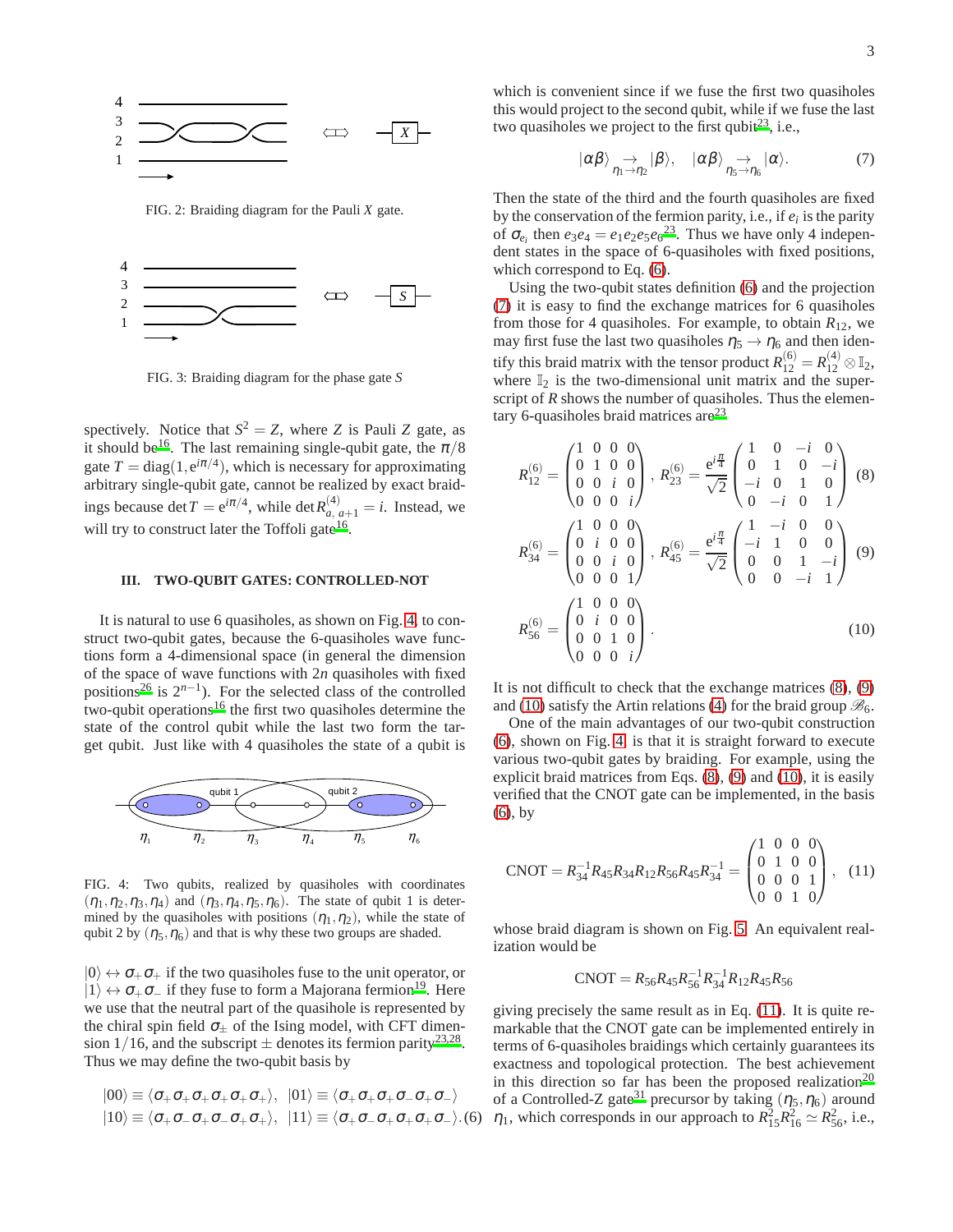

<span id="page-3-0"></span>FIG. 5: The braid diagram for the Controlled-NOT gate executed by 7 elementary 6-quasiparticle braids corresponding to Eq. [\(11\)](#page-2-6).

expressed in terms of elementary braids (skipping the superscript " $(6)$ " of *R*)

$$
\widetilde{CZ} = R_{12}^{-1} R_{23}^{-1} R_{34}^{-1} R_{45} R_{56}^2 R_{45} R_{34} R_{23} R_{12}
$$
  
= diag(1, -1, 1, -1).

However, this must be supplemented by the Bravyi–Kitaev procedure<sup>[20](#page-4-19)</sup> in which the quasiholes with positions  $\eta_1$  and  $\eta_2$ are split only if their qubit is in the state  $|1\rangle$ , thus removing the minus sign on the second row.

While not necessary for our TQC scheme, we give below for reference another important two-qubit gate, the *g*<sup>3</sup> gate of Bravyi–Kitaev<sup>[20](#page-4-19)</sup>, in terms of the 6-quasihole exchange matrix (skipping again the superscript "(6)" of *R*)

$$
R_{16} = R_{12}^{-1} R_{23}^{-1} R_{34}^{-1} R_{45}^{-1} R_{56} R_{45} R_{34} R_{23} R_{12}
$$
  
\n
$$
\simeq \frac{1}{\sqrt{2}} \begin{pmatrix} 1 & 0 & 0 & -i \\ 0 & 1 & -i & 0 \\ 0 & -i & 1 & 0 \\ -i & 0 & 0 & 1 \end{pmatrix} = g_3.
$$
 (12)

# **IV. THREE-QUBIT GATES**

In order to make our scheme universal we may try, instead of using *T*, to construct the Toffoli gate Controlled-Controlled-NOT (CCNOT) in terms of the Controlled-Controlled-Z gate (CCZ) and the Hadamard gate acting on the target qubit

<span id="page-3-4"></span>
$$
CCNOT = H_3 CCZ H_3, \quad \text{with} \quad H_3 = \mathbb{I}_2 \otimes \mathbb{I}_2 \otimes H, \quad (13)
$$

where  $CCZ = diag(1,1,1,1,1,1,1,-1)$ . When the third qubit is defined by 2 more quasiholes at  $\eta_7$  and  $\eta_8$  we can express (using the fusion rules of the non-Abelian quasiholes) the exchange matrices for 8 quasiholes recursively in terms of those for 6 quasiholes as follows<sup>[23](#page-4-22)</sup>:

<span id="page-3-1"></span>
$$
R_{12}^{(8)} = R_{12}^{(6)} \otimes \mathbb{I}_2, \quad R_{23}^{(8)} = R_{23}^{(6)} \otimes \mathbb{I}_2, R_{34}^{(8)} = \text{diag}(1, i, i, 1, i, 1, 1, i), R_{45}^{(8)} = R_{45}^{(6)} \otimes \mathbb{I}_2, \quad R_{56}^{(8)} = R_{56}^{(6)} \otimes \mathbb{I}_2
$$
(14)

<span id="page-3-2"></span>
$$
R_{67}^{(8)} = \frac{e^{i\frac{\pi}{4}}}{\sqrt{2}} \begin{pmatrix} 1 & 0 & 0 & -i & 0 & 0 & 0 & 0 \\ 0 & 1 & -i & 0 & 0 & 0 & 0 & 0 \\ 0 & -i & 1 & 0 & 0 & 0 & 0 & 0 \\ -i & 0 & 0 & 1 & 0 & 0 & 0 & 0 \\ 0 & 0 & 0 & 0 & 1 & 0 & 0 & -i \\ 0 & 0 & 0 & 0 & 0 & 1 & -i & 0 \\ 0 & 0 & 0 & 0 & 0 & -i & 1 & 0 \\ 0 & 0 & 0 & 0 & -i & 0 & 0 & 1 \end{pmatrix}, \qquad (15)
$$

and

<span id="page-3-3"></span>
$$
R_{78}^{(8)} = \mathbb{I}_2 \otimes R_{56}^{(6)}.\tag{16}
$$

The direct check shows that the exchange matrices [\(14\)](#page-3-1), [\(15\)](#page-3-2) and [\(16\)](#page-3-3) satisfy the Artin relations [\(4\)](#page-1-5) for the braid group  $\mathcal{B}_8$ .

Now we can explicitly construct the three-qubit Hadamard gates in terms of the exchange matrices for 8 quasiholes (skipping the superscript "(8)" of *R*), e.g., the Hadamard gate acting on the first qubit is

$$
H_1 = H \otimes \mathbb{I}_2 \otimes \mathbb{I}_2 \simeq R_{12}^{-1} R_{23}^{-1} R_{12}^{-1}
$$

and that acting on the second qubit is

$$
H_2=\mathbb{I}_2\otimes H\otimes \mathbb{I}_2\simeq R_{56}^{-1}R_{45}^{-1}R_{56}^{-1}.
$$

Instead of the Hadamard gate  $H_3$  acting on the third qubit, which is more difficult to construct, we can use in Eq.  $(13)$ 

$$
\widetilde{H}_3 = R_{78}R_{45}R_{56}R_{67}^{-1}R_{56}R_{45}R_{78} \simeq \mathbb{I}_2 \otimes \mathbb{I}_2 \otimes H, \qquad (17)
$$

that still does the job of expressing CCNOT in terms of CCZ, while differing slightly from  $H_3$ . Note that, due to a specific feature built into the braid group representation, it may not be always possible to represent exactly the single- and two- qubit gates in the three-qubit basis<sup>[23](#page-4-22)</sup>.

Next, because  $Z = S^2$ , we could construct<sup>[16](#page-4-15)</sup> the CCZ gate with the circuit shown on Fig. [6,](#page-3-5) using the CNOT gate [\(11\)](#page-2-6)



<span id="page-3-5"></span>FIG. 6: The Controlled-Controlled-Z gate realized by the Controlled-S gate and CNOT (see Ref. [16](#page-4-15) for the notation).

and the Controlled-S gate (CS) defined in the basis [\(6\)](#page-2-3) by  $CS = diag(1, 1, 1, i)$ . Obviously CS cannot be expressed directly as a product of 6-quasiholes exchange matrices because  $\det CS = i$ , while  $\det \left( R_a^{(6)} \right)$ *a*, *a*+1  $= -1$ . We can try to realize the CS gate using as a braid-group based precursor the braid matrix  $R_{56}^{(6)}$  in Eq. [\(10\)](#page-2-5) supplementing it by the Bravyi–Kitaev construction to split the first qubit into two separated quasiholes at  $\eta_1$  and  $\eta_2$  only if it is in the state  $|1\rangle$ . In the standard quantum computation context, the CS gate can be realized with the help of the  $\pi/8$  gate *T* and CNOT, as shown on Fig. [7,](#page-4-29) which demonstrates that the use of the Toffoli gate is equivalent to the use of *T*.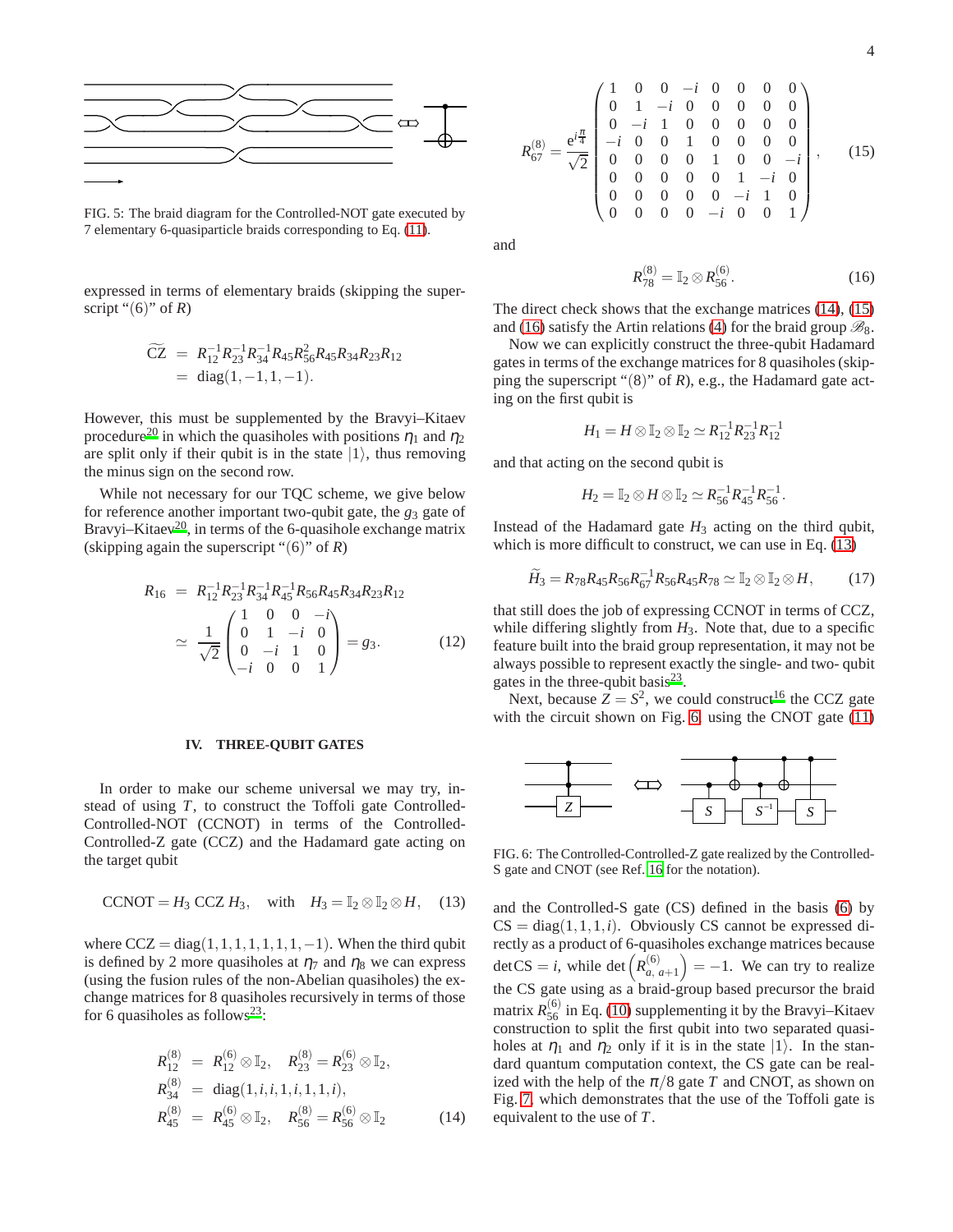

<span id="page-4-29"></span>FIG. 7: The Controlled-*S* gate in terms of the  $\pi/8$  gate *T* and CNOT.

The construction of the CNOT gate in Eq. [\(11\)](#page-2-6) suggests another possibility to realize the CCZ gate using as a braidgroup based precursor the diagonal matrix

<span id="page-4-30"></span>
$$
\widetilde{CCZ} \equiv R_{12}^{(8)} R_{34}^{(8)} R_{56}^{(8)} R_{78}^{(8)}
$$
  
\approx diag (-1, 1, 1, 1, 1, 1, 1, -1) (18)

and apply again the Bravyi–Kitaev construction that the first qubit is split into two charge-1/4 quasiholes only if it is in the state  $|1\rangle$  in order to remove the minus sign on the first row. This is precisely the same situation as with the CZ precursor of Ref. [20](#page-4-19), where the Bravyi–Kitaev construction removing the minus sign on the second row of their gate *g*2, is believed to be realizable by tilted interferometry in planar geometry. Note that the tilted interferometry realization of the Bravyi– Kitaev construction<sup>[20](#page-4-19)</sup> for Eq.  $(18)$  could eventually provide us with a topologically protected CCZ gate, hence, with a universal set of topologically protected gates that are sufficient for universal quantum computation with Pfaffian qubits.

Alternatively, to make our scheme universal, we could use the unprotected  $\pi/8$  gate  $U_P$  of Ref. [20,](#page-4-19) or use the magic states of Ref. [25,](#page-4-24) such as  $|H\rangle = \cos(\pi/8)|0\rangle + \sin(\pi/8)|1\rangle$ , which

- <span id="page-4-0"></span><sup>1</sup> F. Wilczek, *Fractional statisitcs and anyon superconductivity* (World Scientific, Singapore, 1990).
- <span id="page-4-1"></span>2 J. Eisenstein, K. Cooper, L. Pfeiffer, and K. West, Phys. Rev. Lett. **88**, 076801 (2002).
- <span id="page-4-2"></span>3 J. Xia, W. Pan, C. Vicente, E. Adams, N. Sullivan, H. Stormer, D. Tsui, L. Pfeiffer, K. Baldwin, and K. West, Phys. Rev. Lett. **93**, 176809 (2004).
- <span id="page-4-3"></span><sup>4</sup> R. Morf, Phys. Rev. Lett. **80**, 1505 (1998), cond-mat/9809024.
- <span id="page-4-4"></span><sup>5</sup> E. Rezayi and F. Haldane, Phys. Rev. Lett. **84**, 4685 (2000).
- <span id="page-4-5"></span><sup>6</sup> N. Read and D. Green, Phys. Rev. **B61**, 10267 (2000), condmat/9906453.
- <span id="page-4-6"></span><sup>7</sup> D. Ivanov, Phys. Rev. Lett. **86**, 268 (2001).
- <span id="page-4-7"></span><sup>8</sup> G. Moore and N. Read, Nucl. Phys. **B360**, 362 (1991).
- <span id="page-4-8"></span><sup>9</sup> de Picciotto, M. Reznikov, M. Meiblum, V. Umansky, G. Bunin, and D. Mahalu, Nature (London) **389**, 162 (1997).
- <span id="page-4-9"></span><sup>10</sup> F. E. Camino, W. Zhou, and V. J. Goldman, Phys. Rev. Lett. **95**, 246802 (2005), cond-mat/0504341.
- <span id="page-4-10"></span><sup>11</sup> A. Stern and B. I. Halperin, Phys. Rev. Lett. **94**, 016802 (2006), cond-mat/0508447.
- <span id="page-4-11"></span><sup>12</sup> P. Bonderson, A. Kitaev, and K. Shtengel, Phys. Rev. Lett. **96**, 016803 (2006), cond-mat/0508616.
- <span id="page-4-12"></span><sup>13</sup> L. S. Georgiev and M. R. Geller, Phys. Rev. **B 73**, 205310 (2006), cond-mat/0511236.
- <span id="page-4-13"></span><sup>14</sup> P. Bonderson, K. Shtengel, and J. K. Slingerland (2006), condmat/0601242.

in principle allow to build the *T* gate, while being simpler to construct than the  $\pi/8$  gate itself.

#### **V. CONCLUSION**

We demonstrated that it might indeed be possible to build a universal quantum computer with topologically protected quantum gates realized by quasiparticle braidings in the FQH state at  $v = 5/2$ . Our quantum computation scheme is based on the Hadamard gate *H*, the phase gate *S*, the CNOT and possibly the Toffoli gate expressed in terms the Controlled-*S* gate. If in addition the CCZ gate could be realized by tilted interferometry from the braid-group based precursor proposed here, then we would be able to construct the Toffoli gate and hence implement arbitrary quantum gates in a topologically protected way.

We should stress that it is not completely trivial to embed all one-qubit and two-qubit gates, realized in this paper, into systems with three or more qubits because the construction of some of those gates is based on specific properties of the generators of braid groups  $\mathcal{B}_4$  and  $\mathcal{B}_6$ , which are not directly generalized for  $\mathcal{B}_n$  with  $n \geq 8$ . Nevertheless, the embedding of the Clifford gates *H*, *S* and CNOT into a three-qubit system seems possible though that might require some more work.

I thank Chetan Nayak and Michael Geller for useful discussions. This work has been partially supported by the FP5- EUCLID Network Program HPRN-CT-2002-00325 and by the BG-NCSR under Contract No. F-1406.

- <span id="page-4-14"></span><sup>15</sup> S. B. Chung and M. Stone, Phys. Rev. **B 73**, 245311 (2006), condmat/0601594.
- <span id="page-4-15"></span><sup>16</sup> M. Nielsen and I. Chuang, *Quantum Computation and Quantum Information* (Cambridge University Press, 2000).
- <span id="page-4-16"></span><sup>17</sup> A. Kitaev, Ann. of Phys. (N.Y.) **303**, 2 (2003).
- <span id="page-4-17"></span><sup>18</sup> M. Freedman, M. Larsen, and Z. Wang, Commun. Math. Phys. **227**, 605 (2002), quant-ph/0001108.
- <span id="page-4-18"></span><sup>19</sup> S. D. Sarma, M. Freedman, and C. Nayak, Phys. Rev. Lett. **94**, 166802 (2005), cond-mat/0412343.
- <span id="page-4-19"></span><sup>20</sup> M. Freedman, C. Nayak, and K. Walker (2005), condmat/0512066.
- <span id="page-4-20"></span><sup>21</sup> L. H. Kauffman and S. J. Lomonaco Jr., New J. Phys. **6**, 134 (2004), quant-ph/0401090.
- <span id="page-4-21"></span><sup>22</sup> D. V. Averin and V. J. Goldman, Solid State Commun. **121**, 25 (2002), cond-mat/0110193.
- <span id="page-4-22"></span><sup>23</sup> L. S. Georgiev, in preparation (2006).
- <span id="page-4-23"></span><sup>24</sup> N. Read, J. Math. Phys. **44**, 558 (2003).
- <span id="page-4-24"></span><sup>25</sup> S. Bravyi and A. Kitaev, Phys. Rev. **A 71**, 022316 (2005).
- <span id="page-4-25"></span><sup>26</sup> C. Nayak and F. Wilczek, Nucl.Phys. **B 479**, 529 (1996), condmat/9605145.
- <span id="page-4-26"></span><sup>27</sup> P. Di Francesco, P. Mathieu, and D. Sénéchal, *Conformal Field Theory* (Springer–Verlag, New York, 1997).
- <span id="page-4-27"></span><sup>28</sup> L. S. Georgiev, Nucl. Phys. **B 651**, 331 (2003), hep-th/0108173.
- <span id="page-4-28"></span><sup>29</sup> Y. Ji, Y. Chung, D. Sprinzak, M. Heiblum, D. Mahalu, and H. Shtrikman, Nature **422**, 415 (2003).